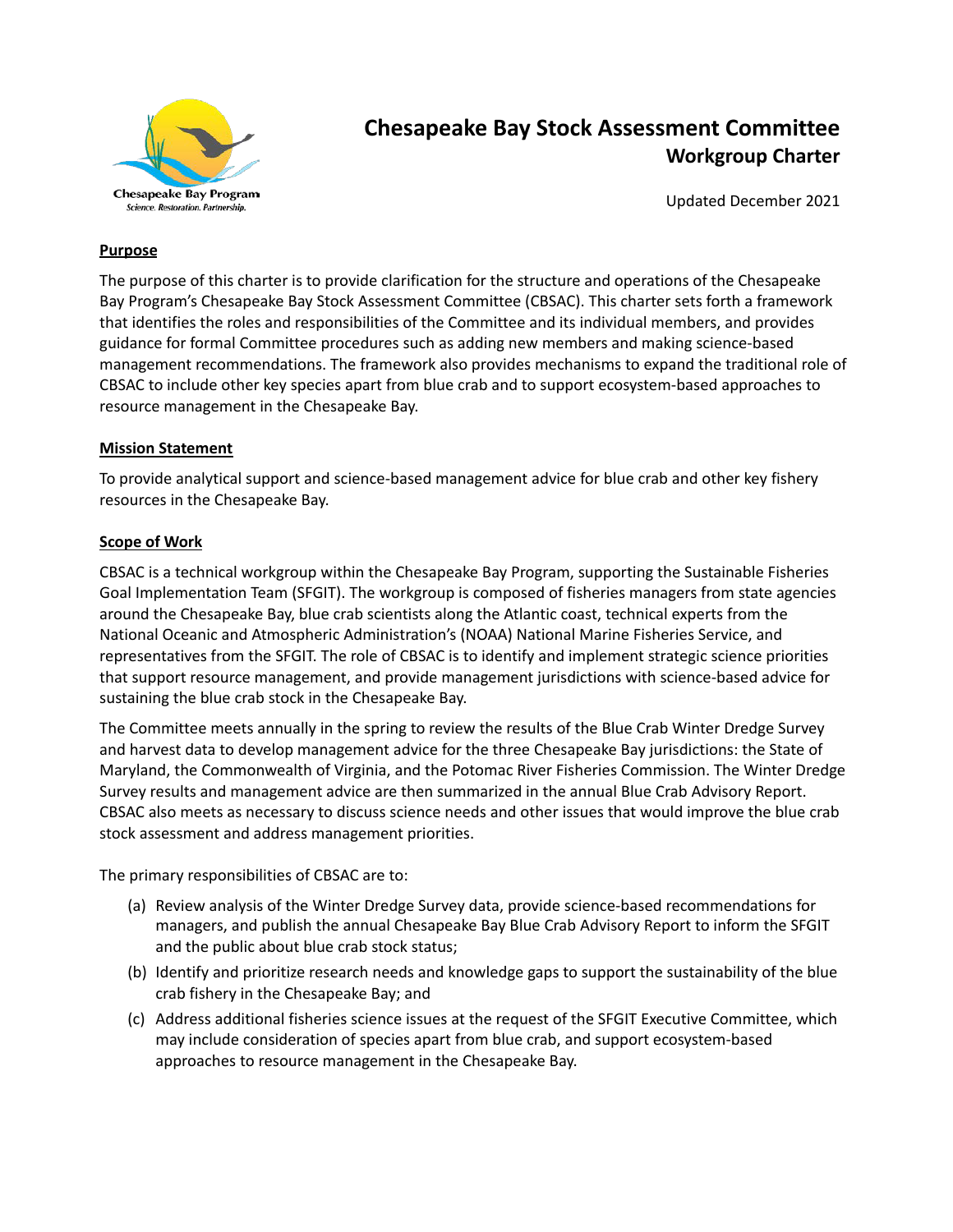#### **Committee Structure and Membership**

The SFGIT Executive Committee provides oversight for CBSAC and serves as the charging body, identifying future tasks and fisheries science issues for the workgroup to address. The Executive Committee is coordinated and chaired by the NOAA Chesapeake Bay Office (NCBO), and consists of senior fisheries managers from the Maryland Department of Natural Resources (MDNR), Virginia Marine Resources Commission (VMRC), Potomac River Fisheries Commission (PRFC), DC Department of Energy and Environment (DOEE), and the Atlantic States Marine Fisheries Commission (ASMFC).

CBSAC may have a total of 17 members, 4 non-voting members and up to 13 voting members. CBSAC membership shall include fisheries managers from each jurisdiction, blue crab and stock assessment experts from state and federal agencies and academic institutions, and other representatives from the SFGIT. Membership composition aims to embody blue crab expertise, with fair and equal representation among the management jurisdictions and academic institutions. Current CBSAC membership is listed in Appendix A.

Vacant seats on the Committee shall be filled through an open application process. Nominations may be submitted by interested individuals or by current members of the Committee. CBSAC will review the nominees and identify the most qualified candidate. If a candidate receives a majority vote by CBSAC, the CBSAC Chair, with support from the Coordinator, shall submit a letter of recommendation to the SFGIT Executive Committee that justifies the membership appointment. A membership appointment is approved and finalized by a majority vote of the Executive Committee.

New appointees shall meet at least one of the following criteria in order to be considered for membership:

- (a) Have expert knowledge of the ecology and biology of blue crabs and other key fishery species in the Chesapeake Bay;
- (b) Have strong technical/analytical skills in quantitative fisheries, statistical modeling, and stock assessment; and/or
- (c) Have experience applying fisheries and ecosystem science to resource management.

# **Diversity and Inclusion**

CBSAC is committed to the principles of diversity, equity, inclusion, and justice (DEIJ) adopted by the [Chesapeake](https://www.chesapeakebay.net/channel_files/40993/iii.e._cbp_deij_statement_final_draft_5.15.2020_clean.pdf) Bay Program. Specifically, CBSAC aims to:

- (a) Engage and recruit Committee members and other participants that reflect the diversity of people living within the Chesapeake Bay Region; and
- (b) Foster a culture of inclusion, respect, and mutual learning by leading organizational change and empowering new voices and perspectives in the Committee's internal decision-making.

# **Member Roles and Responsibilities**

# *Voting Members*

Voting members of CBSAC shall include:

- (a) The principal representative of each management jurisdiction responsible for the blue crab fishery in the Chesapeake Bay (MDNR, VMRC, PRFC); and
- (b) Up to 10 at-large appointments may be filled by individuals from any jurisdiction, academic institution, or organization that meet the membership criteria described above.

Voting members are expected to attend CBSAC meetings to the extent possible, and actively participate by providing input on the task or issue at hand. This includes providing feedback, edits, and contributions to CBSAC documents such as the annual Blue Crab Advisory Report, Management Strategy, and Logic & Action Plan. Voting members are appointed for a term of two years, and may serve an indefinite number of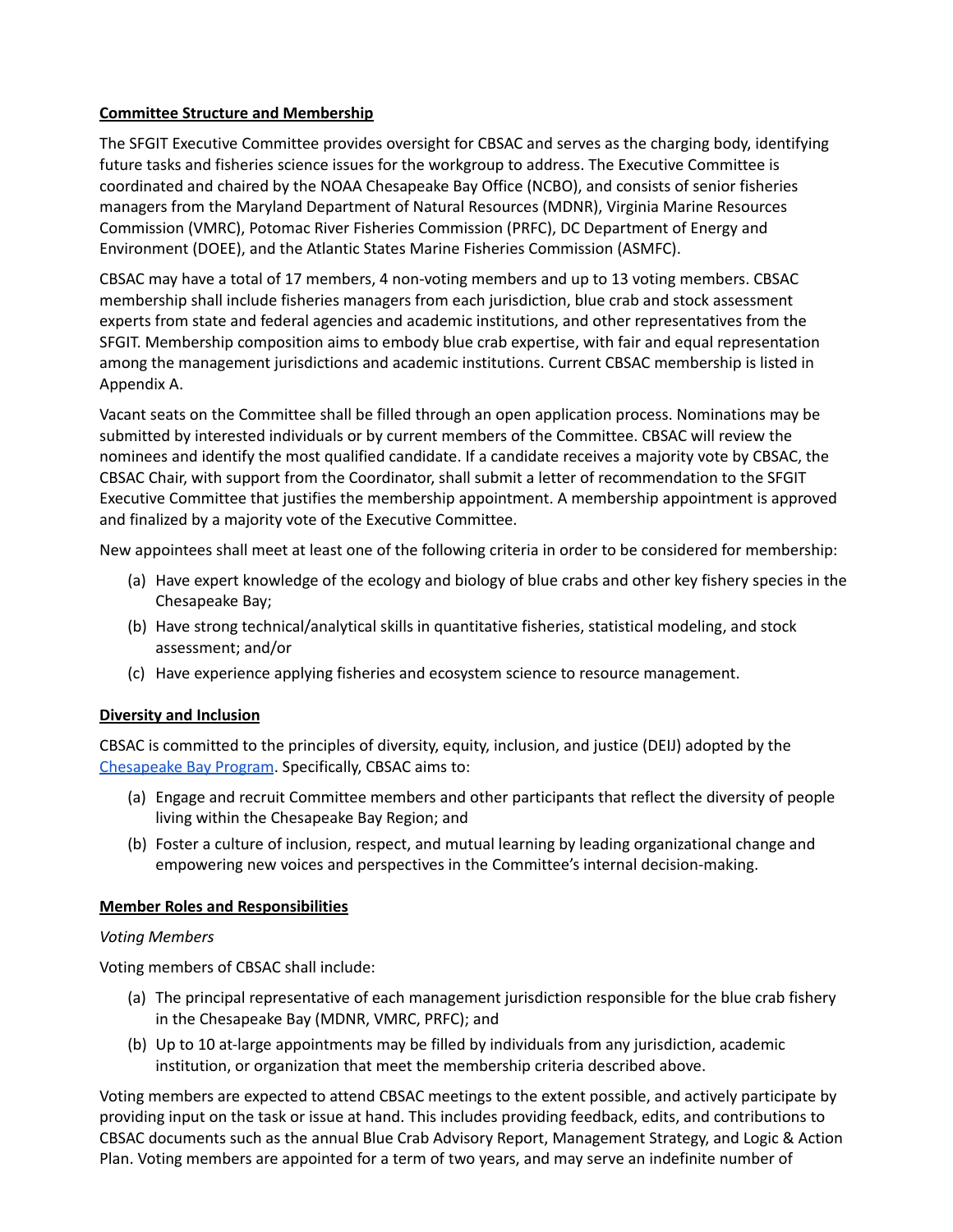consecutive terms. Committee participation by current members will be assessed at the end of each term, using meeting attendance and active engagement as performance metrics for continued membership. If a member is unable to fully participate in meetings and offer timely contributions to the group, the CBSAC Chair and Coordinator will discuss replacement of the member with the SFGIT Executive Committee at the end of the term.

#### *Non-Voting Members*

Non-voting members of CBSAC shall include:

- (a) The Coordinator of the Chesapeake Bay Program's Sustainable Fisheries Goal Implementation Team (SFGIT);
- (b) The Coordinator of CBSAC; and
- (c) Stock assessment experts from the NOAA National Marine Fisheries Service.

Non-voting members may attend CBSAC meetings and participate fully in discussions and scientific/technical reviews of CBSAC reports and analyses, but they may not vote on official CBSAC matters. Students, interns, and early-career professionals may also participate in CBSAC meetings with a mentor who is on the Committee.

#### *CBSAC Chair*

CBSAC operates under the leadership of the Chair with support from the Coordinator. The Chair is responsible for calling CBSAC meetings, and coordinating and facilitating these meetings with the help of the Coordinator. The Chair is also responsible for responding to and addressing the tasks and issues identified by the SFGIT Executive Committee. The Chair is a rotational position with two-year terms (starting in 2016) that may alternate between representatives from MDNR, VMRC, and PRFC. Near the termination of a Chair's two-year term, CBSAC will meet to nominate a new Chair. A letter of recommendation for the nominee will be submitted to the Executive Committee for review and approval. A Chair may be re-elected for a second term with a majority vote by members of CBSAC and the SFGIT Executive Committee; however, a Chair may serve only two consecutive terms maximum.

#### *CBSAC Coordinator*

The CBSAC Coordinator is typically a federal partner or contractor from NCBO. Although the position has no set term length, it is at the discretion of the SFGIT Executive Committee and the CBSAC Chair. The Coordinator is responsible for the general functioning of CBSAC, ensuring fluid operation, coordinating meetings, developing agendas, drafting documents, updating the CBSAC website, and representing CBSAC within the Chesapeake Bay Program and the SFGIT.

#### *Consulting Experts*

In addition to the 17 members identified above, consulting experts may be appointed to help address fisheries issues brought forward by the SFGIT Executive Committee that are outside the traditional blue crab scope of the workgroup. Consulting experts are temporary positions and, as such, are not voting members although they may provide guidance in the development of relevant CBSAC documents. The Chair and Coordinator are responsible for identifying the need for a consulting expert and submitting a letter of recommendation to the SFGIT Executive Committee that includes a nomination and justification. Consulting experts must be approved by a majority vote of the Executive Committee.

#### **Scientific Subcommittees**

The SFGIT Executive Committee may charge CBSAC with tasks that require CBSAC to create smaller, more focused subcommittees. In that instance, the CBSAC Chair and Coordinator will engage prospective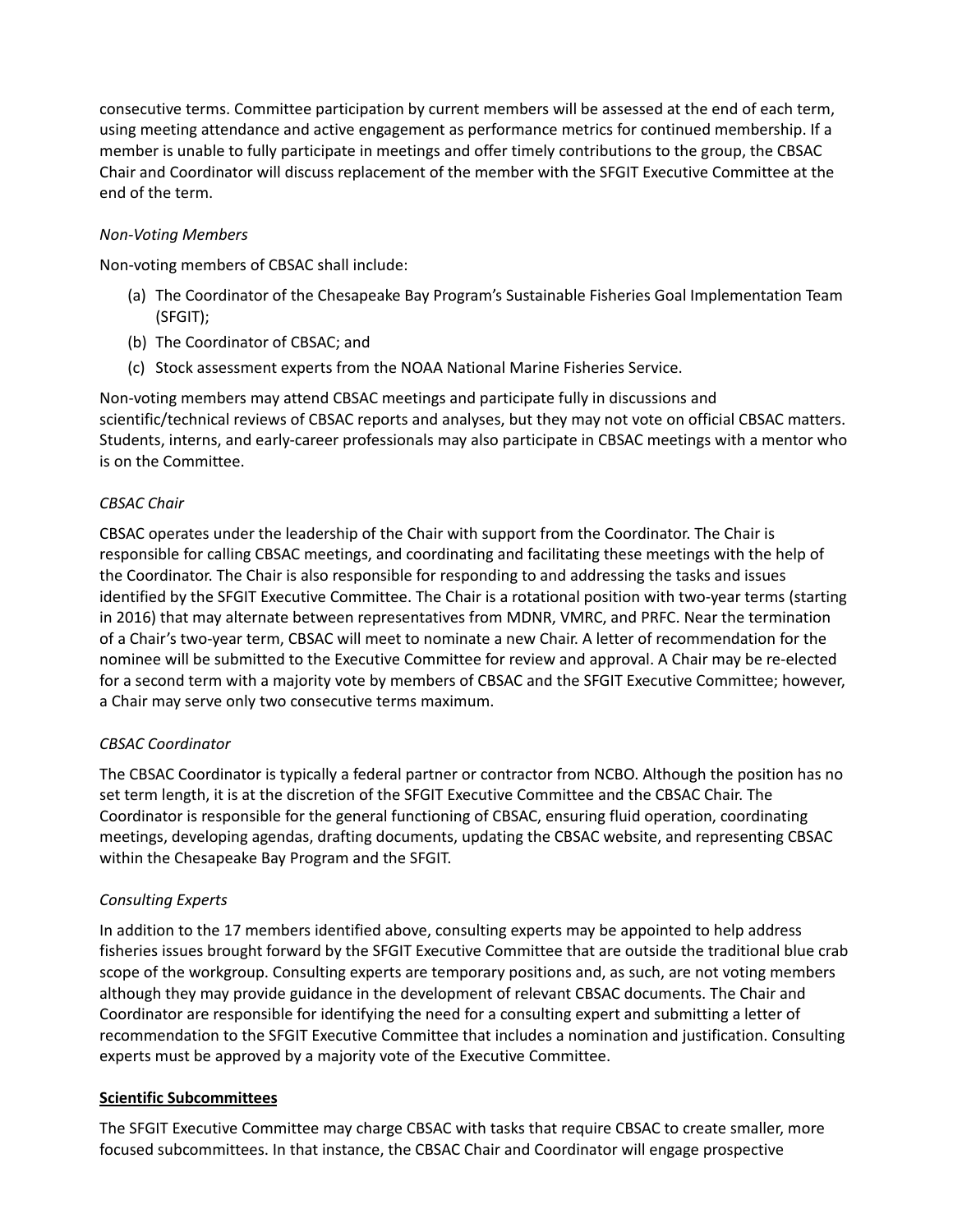members to discuss participation, roles, and responsibilities of the subcommittee and their assigned task(s). Once the task has been evaluated and approved by the CBSAC Chair, and the subcommittee members have been selected, a timeline for addressing the task will be developed. The subcommittee will develop any products (e.g. models, analyses) needed to address the task with the help and support of the CBSAC Chair and Coordinator. The subcommittee may choose to consult with experts outside of CBSAC in carrying out a specific task where additional knowledge or expertise is required in accordance with the Consulting Experts section above.

#### **Making Official Management Recommendations**

Every year, CBSAC makes science-based management recommendations for the Chesapeake Bay jurisdictions and publishes them in the Blue Crab Advisory Report. While this list of recommendations can often be static from year to year, occasionally CBSAC may deem it necessary to make a more significant management recommendation that needs to be addressed in a timelier manner, such as a change to the management framework or the biological reference points. In these cases, members of CBSAC must have a thorough discussion of the issue and the recommendation, and reach an internal consensus.

Once CBSAC reaches a consensus, the Chair and Coordinator must develop and submit a letter of recommendation to the SFGIT Executive Committee. The Executive Committee will then review the recommendation and put it to a vote. A recommendation will be implemented with the majority approval of the Executive Committee. In cases where members of the Executive Committee do not have jurisdiction over the species of which the recommendation pertains, those members should recuse themselves from the vote. For example, when considering a management recommendation for blue crab, only Committee members representing MDNR, VMRC, and PRFC should vote.